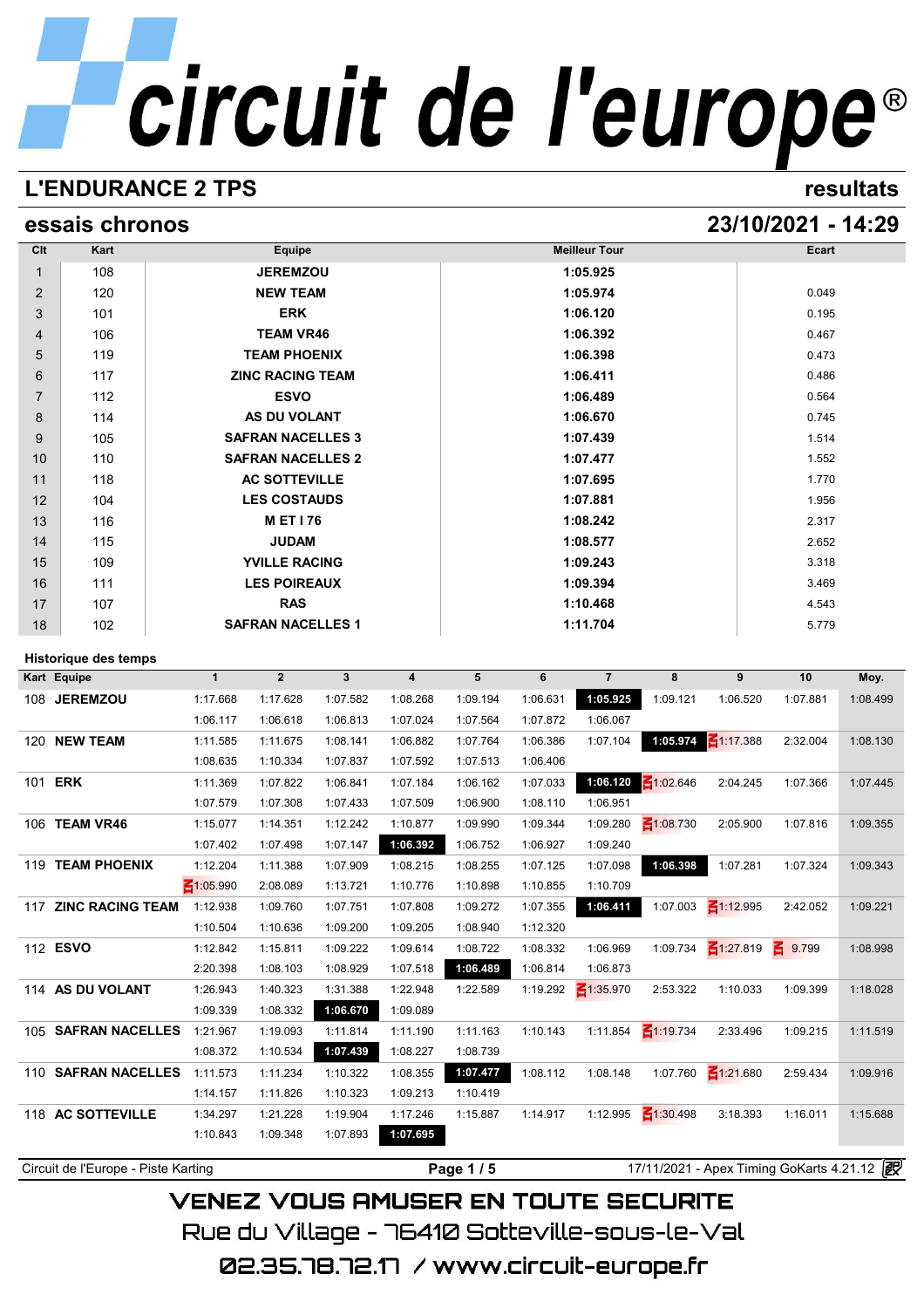| <b>L'ENDURANCE 2 TPS</b>        |  |  |  |  |  | resultats |
|---------------------------------|--|--|--|--|--|-----------|
| <b>International Properties</b> |  |  |  |  |  |           |

|     | L ENDURANGE 4 I FJ     |          |                |          |          |          |          |                 |                 |          |          | esultats |
|-----|------------------------|----------|----------------|----------|----------|----------|----------|-----------------|-----------------|----------|----------|----------|
|     | Kart Equipe            |          | $\overline{2}$ | 3        | 4        | 5        | 6        | $\overline{7}$  | 8               | 9        | 10       | Moy.     |
|     | 104 LES COSTAUDS       | 1:21.210 | 1:15.039       | 1:20.922 | 1:15.500 | 1:13.988 | 1:14.069 | 1:13.328        | $\leq 1:19.199$ | 2:27.523 | 1:11.470 | 1:13.660 |
|     |                        | 1:09.692 | 1:08.896       | 1:17.597 | 1:07.988 | 1:07.881 |          |                 |                 |          |          |          |
|     | 116 MET176             | 1:17.992 | 1:10.881       | 1:09.974 | 1:09.584 | 1:09.199 | 1:09.330 | 1:09.154        | $\leq 1:07.009$ | 2:26.585 | 1:09.837 | 1:10.614 |
|     |                        | 1:16.008 | 1:10.756       | 1:10.183 | 1:08.949 | 1:08.507 | 1:08.242 |                 |                 |          |          |          |
| 115 | <b>JUDAM</b>           | 1:19.327 | 1:15.646       | 1:15.422 | 1:11.185 | 1:11.348 | 1:10.483 | $\leq$ 1:12.732 | 2:11.674        | 1:15.200 | 1:11.737 | 1:13.099 |
|     |                        | 1:20.617 | 1:10.093       | 1:11.935 | 1:08.724 | 1:08.577 |          |                 |                 |          |          |          |
| 109 | <b>YVILLE RACING</b>   | 1:15.562 | 1:14.282       | 1:15.824 | 1:12.464 | 1:11.866 | 1:14.438 | 1:11.240        | $\leq 1:19.092$ | 2:25.540 | 1:10.277 | 1:12.372 |
|     |                        | 1:13.655 | 1:12.379       | 1:09.775 | 1:09.840 | 1:09.243 |          |                 |                 |          |          |          |
| 111 | <b>LES POIREAUX</b>    | 1:21.961 | 1:15.176       | 1:13.434 | 1:11.784 | 1:10.229 | 1:10.512 | 1:09.394        | $\leq 1:10.164$ | 2:53.230 | 1:13.347 | 1:12.461 |
|     |                        | 1:13.158 | 1:11.345       | 1:10.905 | 1:09.960 | 1:10.794 |          |                 |                 |          |          |          |
|     | 107 <b>RAS</b>         | 1:24.626 | 1:13.071       | 1:13.782 | 1:10.906 | 1:13.192 | 1:10.468 | 1:12.145        | $\leq 1:10.016$ | 2:49.374 | 1:22.536 | 1:14.947 |
|     |                        | 1:15.860 | 1:14.302       | 1:11.981 | 1:11.569 | 1:19.879 |          |                 |                 |          |          |          |
| 102 | <b>SAFRAN NACELLES</b> | 1:19.544 | 1:26.946       | 1:20.585 | 1:14.324 | 1:16.314 | 1:11.704 | 1:12.434        | $\leq$ 1:21.545 | 3:19.870 | 2:36.953 | 1:23.422 |
|     |                        | 1:13.747 | 1:12.531       | 1:12.568 |          |          |          |                 |                 |          |          |          |

Rue du Village – 76410 Sotteville-sous-le-Val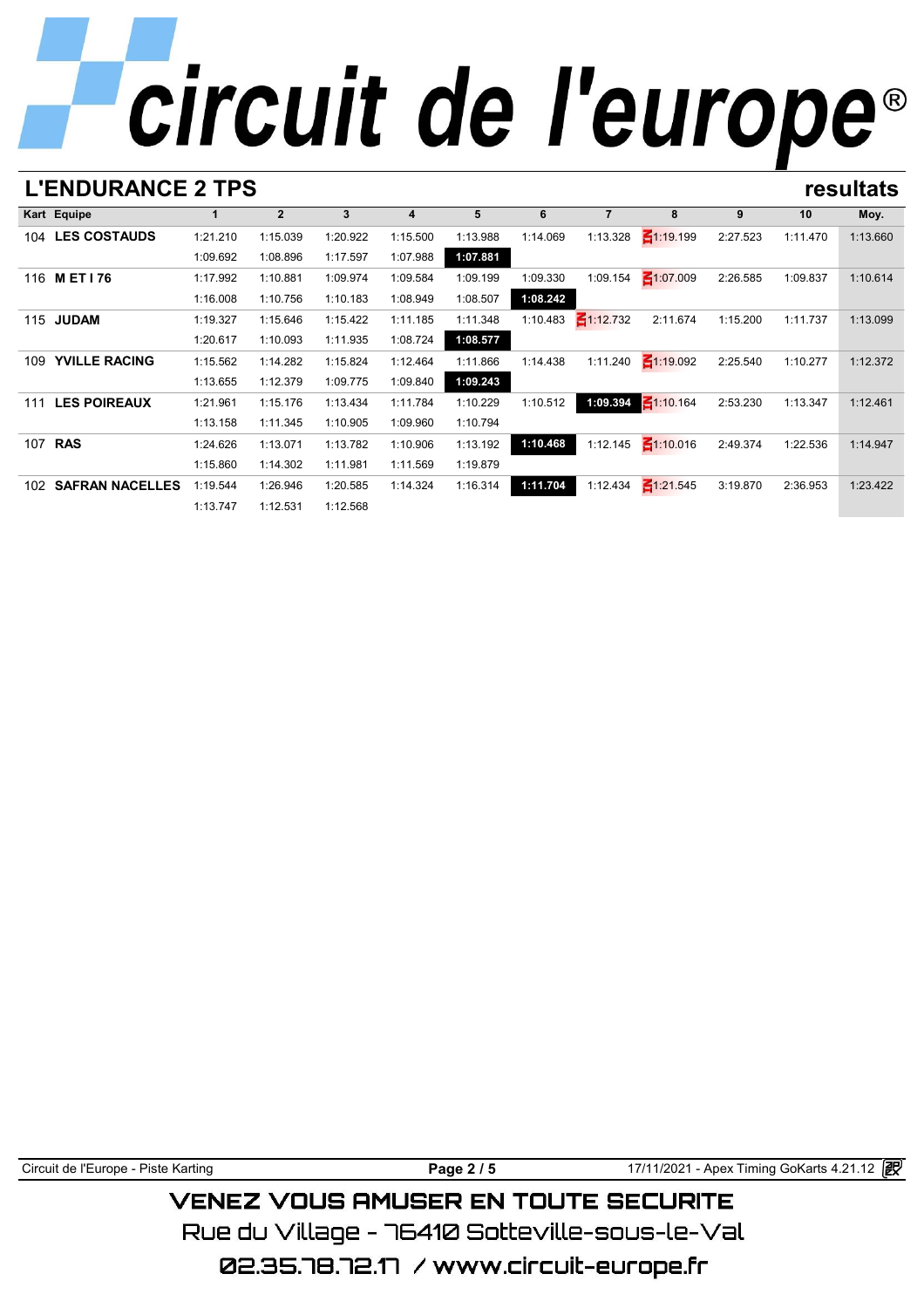## circuit de l'europe®

## **L'ENDURANCE 2 TPS resultats**

## **course 23/10/2021 - 15:32**

| 101<br>121<br>112<br>106<br>117<br>104<br>110<br>108<br>116<br>105<br>109<br>119<br>115<br>118<br>102<br>111<br>114<br>107 | <b>SAFRAN NACELLES 2</b><br><b>SAFRAN NACELLES 3</b><br><b>SAFRAN NACELLES 1</b><br><b>AS DU VOLANT</b> | <b>ERK</b><br><b>NEW TEAM</b><br><b>ESVO</b><br><b>TEAM VR46</b><br><b>ZINC RACING TEAM</b><br><b>LES COSTAUDS</b><br><b>JEREMZOU</b><br><b>MET176</b><br><b>YVILLE RACING</b><br><b>TEAM PHOENIX</b><br><b>JUDAM</b><br><b>AC SOTTEVILLE</b><br><b>LES POIREAUX</b>                                                        |                                                                                                                                                                                                                                                                                                 |                                                                                                                                                                                                                                                                         | 53<br>53<br>52<br>52<br>52<br>52<br>52<br>52<br>52<br>51<br>51<br>51<br>50<br>50 | 34.814<br>1 Tour<br>1 Tour<br>1 Tour<br>1 Tour<br>1 Tour<br>1 Tour<br>1 Tour<br>2 Tours<br>2 Tours<br>2 Tours<br>3 Tours                                                                                                                            |                                                                                                                                                                                                                                                     | 34.814<br>1 Tour<br>13.987<br>7.987<br>4.406<br>6.105<br>8.366<br>27.667<br>1 Tour<br>25.664                                                                                                                                          |                                                                                                                                                                                                                                                                         | 1:04.883<br>1:05.180<br>1:05.268<br>1:05.579<br>1:05.478<br>1:06.150<br>1:05.993<br>1:05.348<br>1:06.966<br>1:06.442<br>1:06.837                                                                                                                                                    |                                                                                                                                                                                                                                                            | 1 Tr<br>$1$ Tr                                                                                                                                                                                                                                    |
|----------------------------------------------------------------------------------------------------------------------------|---------------------------------------------------------------------------------------------------------|-----------------------------------------------------------------------------------------------------------------------------------------------------------------------------------------------------------------------------------------------------------------------------------------------------------------------------|-------------------------------------------------------------------------------------------------------------------------------------------------------------------------------------------------------------------------------------------------------------------------------------------------|-------------------------------------------------------------------------------------------------------------------------------------------------------------------------------------------------------------------------------------------------------------------------|----------------------------------------------------------------------------------|-----------------------------------------------------------------------------------------------------------------------------------------------------------------------------------------------------------------------------------------------------|-----------------------------------------------------------------------------------------------------------------------------------------------------------------------------------------------------------------------------------------------------|---------------------------------------------------------------------------------------------------------------------------------------------------------------------------------------------------------------------------------------|-------------------------------------------------------------------------------------------------------------------------------------------------------------------------------------------------------------------------------------------------------------------------|-------------------------------------------------------------------------------------------------------------------------------------------------------------------------------------------------------------------------------------------------------------------------------------|------------------------------------------------------------------------------------------------------------------------------------------------------------------------------------------------------------------------------------------------------------|---------------------------------------------------------------------------------------------------------------------------------------------------------------------------------------------------------------------------------------------------|
|                                                                                                                            |                                                                                                         |                                                                                                                                                                                                                                                                                                                             |                                                                                                                                                                                                                                                                                                 |                                                                                                                                                                                                                                                                         |                                                                                  |                                                                                                                                                                                                                                                     |                                                                                                                                                                                                                                                     |                                                                                                                                                                                                                                       |                                                                                                                                                                                                                                                                         |                                                                                                                                                                                                                                                                                     |                                                                                                                                                                                                                                                            |                                                                                                                                                                                                                                                   |
|                                                                                                                            |                                                                                                         |                                                                                                                                                                                                                                                                                                                             |                                                                                                                                                                                                                                                                                                 |                                                                                                                                                                                                                                                                         |                                                                                  |                                                                                                                                                                                                                                                     |                                                                                                                                                                                                                                                     |                                                                                                                                                                                                                                       |                                                                                                                                                                                                                                                                         |                                                                                                                                                                                                                                                                                     |                                                                                                                                                                                                                                                            |                                                                                                                                                                                                                                                   |
|                                                                                                                            |                                                                                                         |                                                                                                                                                                                                                                                                                                                             |                                                                                                                                                                                                                                                                                                 |                                                                                                                                                                                                                                                                         |                                                                                  |                                                                                                                                                                                                                                                     |                                                                                                                                                                                                                                                     |                                                                                                                                                                                                                                       |                                                                                                                                                                                                                                                                         |                                                                                                                                                                                                                                                                                     |                                                                                                                                                                                                                                                            |                                                                                                                                                                                                                                                   |
|                                                                                                                            |                                                                                                         |                                                                                                                                                                                                                                                                                                                             |                                                                                                                                                                                                                                                                                                 |                                                                                                                                                                                                                                                                         |                                                                                  |                                                                                                                                                                                                                                                     |                                                                                                                                                                                                                                                     |                                                                                                                                                                                                                                       |                                                                                                                                                                                                                                                                         |                                                                                                                                                                                                                                                                                     |                                                                                                                                                                                                                                                            |                                                                                                                                                                                                                                                   |
|                                                                                                                            |                                                                                                         |                                                                                                                                                                                                                                                                                                                             |                                                                                                                                                                                                                                                                                                 |                                                                                                                                                                                                                                                                         |                                                                                  |                                                                                                                                                                                                                                                     |                                                                                                                                                                                                                                                     |                                                                                                                                                                                                                                       |                                                                                                                                                                                                                                                                         |                                                                                                                                                                                                                                                                                     |                                                                                                                                                                                                                                                            |                                                                                                                                                                                                                                                   |
|                                                                                                                            |                                                                                                         |                                                                                                                                                                                                                                                                                                                             |                                                                                                                                                                                                                                                                                                 |                                                                                                                                                                                                                                                                         |                                                                                  |                                                                                                                                                                                                                                                     |                                                                                                                                                                                                                                                     |                                                                                                                                                                                                                                       |                                                                                                                                                                                                                                                                         |                                                                                                                                                                                                                                                                                     |                                                                                                                                                                                                                                                            |                                                                                                                                                                                                                                                   |
|                                                                                                                            |                                                                                                         |                                                                                                                                                                                                                                                                                                                             |                                                                                                                                                                                                                                                                                                 |                                                                                                                                                                                                                                                                         |                                                                                  |                                                                                                                                                                                                                                                     |                                                                                                                                                                                                                                                     |                                                                                                                                                                                                                                       |                                                                                                                                                                                                                                                                         |                                                                                                                                                                                                                                                                                     |                                                                                                                                                                                                                                                            |                                                                                                                                                                                                                                                   |
|                                                                                                                            |                                                                                                         |                                                                                                                                                                                                                                                                                                                             |                                                                                                                                                                                                                                                                                                 |                                                                                                                                                                                                                                                                         |                                                                                  |                                                                                                                                                                                                                                                     |                                                                                                                                                                                                                                                     |                                                                                                                                                                                                                                       |                                                                                                                                                                                                                                                                         |                                                                                                                                                                                                                                                                                     |                                                                                                                                                                                                                                                            |                                                                                                                                                                                                                                                   |
|                                                                                                                            |                                                                                                         |                                                                                                                                                                                                                                                                                                                             |                                                                                                                                                                                                                                                                                                 |                                                                                                                                                                                                                                                                         |                                                                                  |                                                                                                                                                                                                                                                     |                                                                                                                                                                                                                                                     |                                                                                                                                                                                                                                       |                                                                                                                                                                                                                                                                         |                                                                                                                                                                                                                                                                                     |                                                                                                                                                                                                                                                            |                                                                                                                                                                                                                                                   |
|                                                                                                                            |                                                                                                         |                                                                                                                                                                                                                                                                                                                             |                                                                                                                                                                                                                                                                                                 |                                                                                                                                                                                                                                                                         |                                                                                  |                                                                                                                                                                                                                                                     |                                                                                                                                                                                                                                                     |                                                                                                                                                                                                                                       |                                                                                                                                                                                                                                                                         |                                                                                                                                                                                                                                                                                     |                                                                                                                                                                                                                                                            |                                                                                                                                                                                                                                                   |
|                                                                                                                            |                                                                                                         |                                                                                                                                                                                                                                                                                                                             |                                                                                                                                                                                                                                                                                                 |                                                                                                                                                                                                                                                                         |                                                                                  |                                                                                                                                                                                                                                                     |                                                                                                                                                                                                                                                     |                                                                                                                                                                                                                                       |                                                                                                                                                                                                                                                                         |                                                                                                                                                                                                                                                                                     |                                                                                                                                                                                                                                                            |                                                                                                                                                                                                                                                   |
|                                                                                                                            |                                                                                                         |                                                                                                                                                                                                                                                                                                                             |                                                                                                                                                                                                                                                                                                 |                                                                                                                                                                                                                                                                         |                                                                                  |                                                                                                                                                                                                                                                     |                                                                                                                                                                                                                                                     | 1.950                                                                                                                                                                                                                                 |                                                                                                                                                                                                                                                                         | 1:05.653                                                                                                                                                                                                                                                                            |                                                                                                                                                                                                                                                            | $1$ Tr                                                                                                                                                                                                                                            |
|                                                                                                                            |                                                                                                         |                                                                                                                                                                                                                                                                                                                             |                                                                                                                                                                                                                                                                                                 |                                                                                                                                                                                                                                                                         |                                                                                  |                                                                                                                                                                                                                                                     |                                                                                                                                                                                                                                                     | 1 Tour                                                                                                                                                                                                                                |                                                                                                                                                                                                                                                                         | 1:07.047                                                                                                                                                                                                                                                                            |                                                                                                                                                                                                                                                            |                                                                                                                                                                                                                                                   |
|                                                                                                                            |                                                                                                         |                                                                                                                                                                                                                                                                                                                             |                                                                                                                                                                                                                                                                                                 |                                                                                                                                                                                                                                                                         |                                                                                  | 3 Tours                                                                                                                                                                                                                                             |                                                                                                                                                                                                                                                     | 26.932                                                                                                                                                                                                                                |                                                                                                                                                                                                                                                                         | 1:06.868                                                                                                                                                                                                                                                                            |                                                                                                                                                                                                                                                            |                                                                                                                                                                                                                                                   |
|                                                                                                                            |                                                                                                         |                                                                                                                                                                                                                                                                                                                             |                                                                                                                                                                                                                                                                                                 |                                                                                                                                                                                                                                                                         | 50                                                                               | 3 Tours                                                                                                                                                                                                                                             |                                                                                                                                                                                                                                                     | 41.382                                                                                                                                                                                                                                |                                                                                                                                                                                                                                                                         | 1:08.394                                                                                                                                                                                                                                                                            |                                                                                                                                                                                                                                                            |                                                                                                                                                                                                                                                   |
|                                                                                                                            |                                                                                                         |                                                                                                                                                                                                                                                                                                                             |                                                                                                                                                                                                                                                                                                 |                                                                                                                                                                                                                                                                         | 49                                                                               | 4 Tours                                                                                                                                                                                                                                             |                                                                                                                                                                                                                                                     | 1 Tour                                                                                                                                                                                                                                |                                                                                                                                                                                                                                                                         | 1:07.996                                                                                                                                                                                                                                                                            |                                                                                                                                                                                                                                                            |                                                                                                                                                                                                                                                   |
|                                                                                                                            |                                                                                                         |                                                                                                                                                                                                                                                                                                                             |                                                                                                                                                                                                                                                                                                 |                                                                                                                                                                                                                                                                         | 49                                                                               | 4 Tours                                                                                                                                                                                                                                             |                                                                                                                                                                                                                                                     | 1:03.775                                                                                                                                                                                                                              |                                                                                                                                                                                                                                                                         | 1:08.751                                                                                                                                                                                                                                                                            |                                                                                                                                                                                                                                                            |                                                                                                                                                                                                                                                   |
|                                                                                                                            |                                                                                                         | <b>RAS</b>                                                                                                                                                                                                                                                                                                                  |                                                                                                                                                                                                                                                                                                 |                                                                                                                                                                                                                                                                         | 48                                                                               | 5 Tours                                                                                                                                                                                                                                             |                                                                                                                                                                                                                                                     | 1 Tour                                                                                                                                                                                                                                |                                                                                                                                                                                                                                                                         | 1:08.275                                                                                                                                                                                                                                                                            |                                                                                                                                                                                                                                                            | $1$ Tr                                                                                                                                                                                                                                            |
|                                                                                                                            |                                                                                                         |                                                                                                                                                                                                                                                                                                                             |                                                                                                                                                                                                                                                                                                 |                                                                                                                                                                                                                                                                         |                                                                                  |                                                                                                                                                                                                                                                     |                                                                                                                                                                                                                                                     |                                                                                                                                                                                                                                       |                                                                                                                                                                                                                                                                         |                                                                                                                                                                                                                                                                                     |                                                                                                                                                                                                                                                            |                                                                                                                                                                                                                                                   |
|                                                                                                                            |                                                                                                         |                                                                                                                                                                                                                                                                                                                             |                                                                                                                                                                                                                                                                                                 |                                                                                                                                                                                                                                                                         |                                                                                  |                                                                                                                                                                                                                                                     |                                                                                                                                                                                                                                                     |                                                                                                                                                                                                                                       |                                                                                                                                                                                                                                                                         |                                                                                                                                                                                                                                                                                     |                                                                                                                                                                                                                                                            | Moy.                                                                                                                                                                                                                                              |
|                                                                                                                            |                                                                                                         |                                                                                                                                                                                                                                                                                                                             |                                                                                                                                                                                                                                                                                                 |                                                                                                                                                                                                                                                                         |                                                                                  |                                                                                                                                                                                                                                                     |                                                                                                                                                                                                                                                     |                                                                                                                                                                                                                                       |                                                                                                                                                                                                                                                                         |                                                                                                                                                                                                                                                                                     |                                                                                                                                                                                                                                                            |                                                                                                                                                                                                                                                   |
|                                                                                                                            |                                                                                                         |                                                                                                                                                                                                                                                                                                                             |                                                                                                                                                                                                                                                                                                 |                                                                                                                                                                                                                                                                         |                                                                                  |                                                                                                                                                                                                                                                     |                                                                                                                                                                                                                                                     |                                                                                                                                                                                                                                       |                                                                                                                                                                                                                                                                         |                                                                                                                                                                                                                                                                                     |                                                                                                                                                                                                                                                            | 1:05.878                                                                                                                                                                                                                                          |
|                                                                                                                            |                                                                                                         |                                                                                                                                                                                                                                                                                                                             |                                                                                                                                                                                                                                                                                                 |                                                                                                                                                                                                                                                                         |                                                                                  |                                                                                                                                                                                                                                                     |                                                                                                                                                                                                                                                     |                                                                                                                                                                                                                                       |                                                                                                                                                                                                                                                                         |                                                                                                                                                                                                                                                                                     |                                                                                                                                                                                                                                                            |                                                                                                                                                                                                                                                   |
|                                                                                                                            |                                                                                                         |                                                                                                                                                                                                                                                                                                                             |                                                                                                                                                                                                                                                                                                 |                                                                                                                                                                                                                                                                         |                                                                                  |                                                                                                                                                                                                                                                     |                                                                                                                                                                                                                                                     |                                                                                                                                                                                                                                       |                                                                                                                                                                                                                                                                         |                                                                                                                                                                                                                                                                                     |                                                                                                                                                                                                                                                            |                                                                                                                                                                                                                                                   |
|                                                                                                                            |                                                                                                         |                                                                                                                                                                                                                                                                                                                             |                                                                                                                                                                                                                                                                                                 |                                                                                                                                                                                                                                                                         |                                                                                  |                                                                                                                                                                                                                                                     |                                                                                                                                                                                                                                                     |                                                                                                                                                                                                                                       |                                                                                                                                                                                                                                                                         |                                                                                                                                                                                                                                                                                     |                                                                                                                                                                                                                                                            |                                                                                                                                                                                                                                                   |
|                                                                                                                            |                                                                                                         |                                                                                                                                                                                                                                                                                                                             |                                                                                                                                                                                                                                                                                                 |                                                                                                                                                                                                                                                                         |                                                                                  |                                                                                                                                                                                                                                                     |                                                                                                                                                                                                                                                     |                                                                                                                                                                                                                                       |                                                                                                                                                                                                                                                                         |                                                                                                                                                                                                                                                                                     |                                                                                                                                                                                                                                                            |                                                                                                                                                                                                                                                   |
|                                                                                                                            |                                                                                                         |                                                                                                                                                                                                                                                                                                                             |                                                                                                                                                                                                                                                                                                 |                                                                                                                                                                                                                                                                         |                                                                                  |                                                                                                                                                                                                                                                     |                                                                                                                                                                                                                                                     |                                                                                                                                                                                                                                       |                                                                                                                                                                                                                                                                         |                                                                                                                                                                                                                                                                                     |                                                                                                                                                                                                                                                            | 1:06.329                                                                                                                                                                                                                                          |
|                                                                                                                            |                                                                                                         |                                                                                                                                                                                                                                                                                                                             |                                                                                                                                                                                                                                                                                                 |                                                                                                                                                                                                                                                                         |                                                                                  |                                                                                                                                                                                                                                                     |                                                                                                                                                                                                                                                     |                                                                                                                                                                                                                                       |                                                                                                                                                                                                                                                                         |                                                                                                                                                                                                                                                                                     |                                                                                                                                                                                                                                                            |                                                                                                                                                                                                                                                   |
|                                                                                                                            |                                                                                                         |                                                                                                                                                                                                                                                                                                                             |                                                                                                                                                                                                                                                                                                 |                                                                                                                                                                                                                                                                         |                                                                                  |                                                                                                                                                                                                                                                     |                                                                                                                                                                                                                                                     |                                                                                                                                                                                                                                       |                                                                                                                                                                                                                                                                         |                                                                                                                                                                                                                                                                                     |                                                                                                                                                                                                                                                            |                                                                                                                                                                                                                                                   |
|                                                                                                                            |                                                                                                         |                                                                                                                                                                                                                                                                                                                             |                                                                                                                                                                                                                                                                                                 |                                                                                                                                                                                                                                                                         |                                                                                  |                                                                                                                                                                                                                                                     |                                                                                                                                                                                                                                                     |                                                                                                                                                                                                                                       |                                                                                                                                                                                                                                                                         |                                                                                                                                                                                                                                                                                     |                                                                                                                                                                                                                                                            |                                                                                                                                                                                                                                                   |
|                                                                                                                            |                                                                                                         |                                                                                                                                                                                                                                                                                                                             |                                                                                                                                                                                                                                                                                                 |                                                                                                                                                                                                                                                                         |                                                                                  |                                                                                                                                                                                                                                                     |                                                                                                                                                                                                                                                     |                                                                                                                                                                                                                                       |                                                                                                                                                                                                                                                                         |                                                                                                                                                                                                                                                                                     |                                                                                                                                                                                                                                                            |                                                                                                                                                                                                                                                   |
|                                                                                                                            |                                                                                                         |                                                                                                                                                                                                                                                                                                                             |                                                                                                                                                                                                                                                                                                 |                                                                                                                                                                                                                                                                         |                                                                                  |                                                                                                                                                                                                                                                     |                                                                                                                                                                                                                                                     |                                                                                                                                                                                                                                       |                                                                                                                                                                                                                                                                         |                                                                                                                                                                                                                                                                                     |                                                                                                                                                                                                                                                            |                                                                                                                                                                                                                                                   |
|                                                                                                                            |                                                                                                         |                                                                                                                                                                                                                                                                                                                             |                                                                                                                                                                                                                                                                                                 |                                                                                                                                                                                                                                                                         |                                                                                  |                                                                                                                                                                                                                                                     |                                                                                                                                                                                                                                                     |                                                                                                                                                                                                                                       |                                                                                                                                                                                                                                                                         |                                                                                                                                                                                                                                                                                     |                                                                                                                                                                                                                                                            | 1:06.910                                                                                                                                                                                                                                          |
|                                                                                                                            |                                                                                                         |                                                                                                                                                                                                                                                                                                                             |                                                                                                                                                                                                                                                                                                 |                                                                                                                                                                                                                                                                         |                                                                                  |                                                                                                                                                                                                                                                     |                                                                                                                                                                                                                                                     |                                                                                                                                                                                                                                       |                                                                                                                                                                                                                                                                         |                                                                                                                                                                                                                                                                                     |                                                                                                                                                                                                                                                            |                                                                                                                                                                                                                                                   |
|                                                                                                                            |                                                                                                         |                                                                                                                                                                                                                                                                                                                             |                                                                                                                                                                                                                                                                                                 |                                                                                                                                                                                                                                                                         |                                                                                  |                                                                                                                                                                                                                                                     |                                                                                                                                                                                                                                                     |                                                                                                                                                                                                                                       |                                                                                                                                                                                                                                                                         |                                                                                                                                                                                                                                                                                     |                                                                                                                                                                                                                                                            |                                                                                                                                                                                                                                                   |
|                                                                                                                            |                                                                                                         |                                                                                                                                                                                                                                                                                                                             |                                                                                                                                                                                                                                                                                                 |                                                                                                                                                                                                                                                                         |                                                                                  |                                                                                                                                                                                                                                                     |                                                                                                                                                                                                                                                     |                                                                                                                                                                                                                                       |                                                                                                                                                                                                                                                                         |                                                                                                                                                                                                                                                                                     |                                                                                                                                                                                                                                                            |                                                                                                                                                                                                                                                   |
|                                                                                                                            |                                                                                                         |                                                                                                                                                                                                                                                                                                                             |                                                                                                                                                                                                                                                                                                 |                                                                                                                                                                                                                                                                         |                                                                                  |                                                                                                                                                                                                                                                     |                                                                                                                                                                                                                                                     |                                                                                                                                                                                                                                       |                                                                                                                                                                                                                                                                         |                                                                                                                                                                                                                                                                                     |                                                                                                                                                                                                                                                            |                                                                                                                                                                                                                                                   |
|                                                                                                                            |                                                                                                         |                                                                                                                                                                                                                                                                                                                             |                                                                                                                                                                                                                                                                                                 |                                                                                                                                                                                                                                                                         |                                                                                  |                                                                                                                                                                                                                                                     |                                                                                                                                                                                                                                                     |                                                                                                                                                                                                                                       |                                                                                                                                                                                                                                                                         |                                                                                                                                                                                                                                                                                     |                                                                                                                                                                                                                                                            |                                                                                                                                                                                                                                                   |
|                                                                                                                            |                                                                                                         |                                                                                                                                                                                                                                                                                                                             |                                                                                                                                                                                                                                                                                                 |                                                                                                                                                                                                                                                                         |                                                                                  |                                                                                                                                                                                                                                                     |                                                                                                                                                                                                                                                     |                                                                                                                                                                                                                                       |                                                                                                                                                                                                                                                                         |                                                                                                                                                                                                                                                                                     |                                                                                                                                                                                                                                                            | 1:07.475                                                                                                                                                                                                                                          |
|                                                                                                                            |                                                                                                         |                                                                                                                                                                                                                                                                                                                             |                                                                                                                                                                                                                                                                                                 |                                                                                                                                                                                                                                                                         |                                                                                  |                                                                                                                                                                                                                                                     |                                                                                                                                                                                                                                                     |                                                                                                                                                                                                                                       |                                                                                                                                                                                                                                                                         |                                                                                                                                                                                                                                                                                     |                                                                                                                                                                                                                                                            |                                                                                                                                                                                                                                                   |
|                                                                                                                            |                                                                                                         |                                                                                                                                                                                                                                                                                                                             |                                                                                                                                                                                                                                                                                                 |                                                                                                                                                                                                                                                                         |                                                                                  |                                                                                                                                                                                                                                                     |                                                                                                                                                                                                                                                     |                                                                                                                                                                                                                                       |                                                                                                                                                                                                                                                                         |                                                                                                                                                                                                                                                                                     |                                                                                                                                                                                                                                                            |                                                                                                                                                                                                                                                   |
|                                                                                                                            |                                                                                                         |                                                                                                                                                                                                                                                                                                                             |                                                                                                                                                                                                                                                                                                 |                                                                                                                                                                                                                                                                         |                                                                                  |                                                                                                                                                                                                                                                     |                                                                                                                                                                                                                                                     |                                                                                                                                                                                                                                       |                                                                                                                                                                                                                                                                         |                                                                                                                                                                                                                                                                                     |                                                                                                                                                                                                                                                            |                                                                                                                                                                                                                                                   |
|                                                                                                                            |                                                                                                         |                                                                                                                                                                                                                                                                                                                             |                                                                                                                                                                                                                                                                                                 |                                                                                                                                                                                                                                                                         |                                                                                  |                                                                                                                                                                                                                                                     |                                                                                                                                                                                                                                                     |                                                                                                                                                                                                                                       |                                                                                                                                                                                                                                                                         |                                                                                                                                                                                                                                                                                     |                                                                                                                                                                                                                                                            |                                                                                                                                                                                                                                                   |
|                                                                                                                            | <b>Historique des temps</b><br>Kart Equipe<br>101 ERK<br>121 NEW TEAM<br>112 ESVO<br>106 TEAM VR46      | $\mathbf{1}$<br>1:08.812<br>1:05.598<br>1:05.318<br>2:09.025<br>1:05.522<br>1:05.209<br>1:08.924<br>1:06.599<br>1:05.381<br>1:06.082<br>1:06.320<br>1:06.126<br>1:10.605<br>1:05.759<br>1:07.186<br>1:07.295<br>1:06.628<br>1:05.681<br>1:08.806<br>1:05.802<br>1:05.770<br>1:07.747<br>Circuit de l'Europe - Piste Karting | $\overline{\mathbf{2}}$<br>1:07.892<br>1:05.010<br>1:05.063<br>1:05.969<br>1:06.784<br>1:06.009<br>1:07.981<br>1:06.438<br>1:05.386<br>1:06.190<br>1:06.139<br>1:07.662<br>1:08.980<br>1:06.610<br>1:07.354<br>1:07.421<br>1:06.189<br>1:06.457<br>1:08.839<br>1:06.720<br>1:06.876<br>1:08.430 | $\mathbf 3$<br>1:06.533<br>1:06.787<br>1:05.792<br>1:05.879<br>1:05.918<br>1:05.436<br>1:07.456<br>1:06.882<br>1:05.385<br>1:05.645<br>1:06.379<br>1:06.031<br>1:06.857<br>1:05.995<br>1:06.887<br>1:07.065<br>1:06.008<br>1:06.432<br>1:05.795<br>1:06.741<br>1:07.869 | $\overline{\mathbf{4}}$                                                          | 1:05.504<br>1:05.727<br>1:06.215<br>1:06.547<br>1:06.051<br>1:07.407<br>$\leq 1:03.146$<br>1:05.394<br>1:06.238<br>1:06.527<br>1:05.419<br>1:05.950<br>1:11.771<br>1:07.522<br>1:06.623<br>1:05.662<br>1:07.107<br>1:05.611<br>1:05.941<br>1:07.735 | 5<br>1:05.760<br>1:05.204<br>1:05.197<br>1:06.099<br>1:05.708<br>1:06.936<br>2:11.118<br>1:07.108<br>1:06.106<br>1:06.639<br>1:06.214<br>1:06.445<br>1:07.716<br>1:07.664<br>1:05.988<br>1:06.428<br>1:06.253<br>1:06.545<br>1:08.251<br>Page 3 / 5 | 6<br>1:05.728<br>1:05.767<br>1:04.883<br>1:06.234<br>1:05.839<br>1:06.950<br>1:07.667<br>1:05.379<br>1:06.622<br>1:07.190<br>1:05.846<br>1:06.592<br>1:07.869<br>1:07.024<br>1:06.091<br>1:06.367<br>1:05.579<br>1:06.071<br>1:07.827 | $\overline{7}$<br>1:05.476<br>1:05.242<br>$\leq 1:01.627$<br>1:05.541<br>1:05.790<br>1:07.068<br>1:06.393<br>1:05.314<br>1:05.677<br>1:05.967<br>1:05.848<br>$\leq 1:04.060$<br>1:07.459<br>1:07.786<br>1:05.488<br>1:07.236<br>1:05.613<br>$\leq 1:02.772$<br>1:08.157 | 8<br>1:05.623<br>1:06.653<br>2:09.651<br>1:05.506<br>1:04.945<br>1:06.542<br>1:05.716<br>1:05.180<br>1:06.084<br>1:06.143<br>1:06.021<br>2:13.042<br>1:07.216<br>1:08.053<br>1:05.268<br>1:06.313<br>1:06.397<br>2:13.817<br>1:07.079<br>17/11/2021 - Apex Timing GoKarts 4.21.12 2 | 9<br>1:05.490<br>1:05.539<br>1:06.376<br>1:05.862<br>1:05.472<br>1:06.248<br>1:06.108<br>$\leq 1:03.182$<br>1:05.877<br>1:06.127<br>1:05.565<br>1:08.484<br>1:07.083<br>$\leq 1:10.498$<br>1:06.825<br>$\leq 1:03.328$<br>1:06.727<br>1:08.422<br>1:07.768 | 10<br>1:05.703<br>1:05.900<br>$\leq 1:03.019$<br>1:06.014<br>1:06.913<br>$\leq 0.197$<br>1:05.694<br>2:18.345<br>1:05.868<br>1:05.809<br>1:05.805<br>1:08.297<br>1:07.072<br>2:12.927<br>1:05.486<br>2:07.788<br>1:05.835<br>1:07.068<br>1:07.261 |

**VENEZ VOUS AMUSER EN TOUTE SECURITE** Rue du Village – 76410 Sotteville-sous-le-Val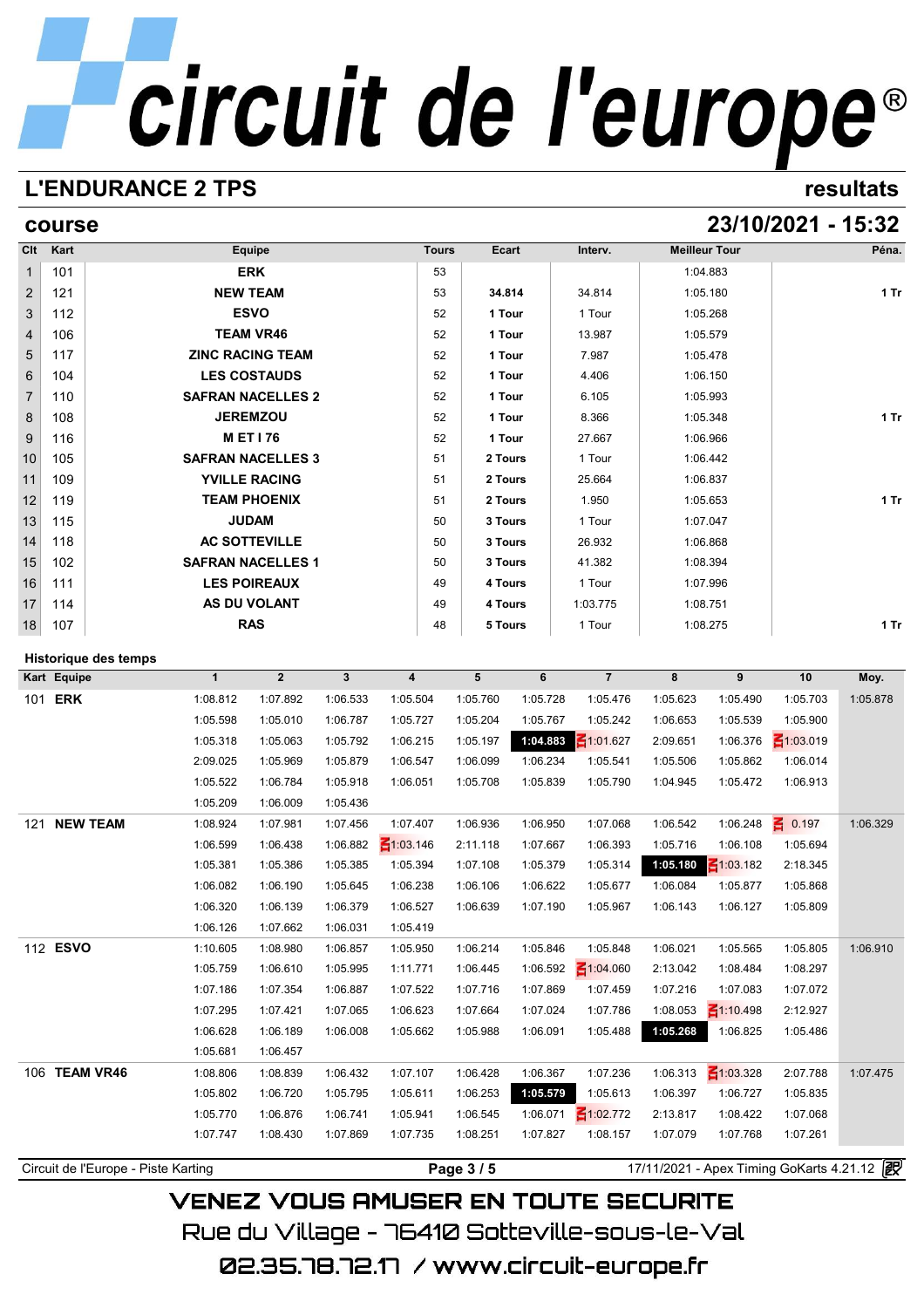| <b>L'ENDURANCE 2 TPS</b>            |                 |                 |                 |                  |                 |                 |                |                 |                 |                                            | resultats |
|-------------------------------------|-----------------|-----------------|-----------------|------------------|-----------------|-----------------|----------------|-----------------|-----------------|--------------------------------------------|-----------|
| Kart Equipe                         | $\mathbf{1}$    | $\overline{2}$  | $\mathbf{3}$    | $\boldsymbol{4}$ | 5               | 6               | $\overline{7}$ | 8               | 9               | 10                                         | Moy.      |
|                                     | 1:08.590        | 1:08.451        | 1:08.025        | 1:08.847         | 1:08.833        | 1:08.218        | 1:09.108       | 1:09.856        | 1:09.266        | 1:09.585                                   |           |
|                                     | 1:09.927        | 1:10.713        |                 |                  |                 |                 |                |                 |                 |                                            |           |
| 117 ZINC RACING TEAM                | 1:12.018        | 1:07.264        | 1:06.173        | 1:06.460         | 1:07.250        | 1:06.112        | 1:06.913       | 1:05.756        | 1:06.096        | 1:05.537                                   | 1:07.177  |
|                                     | 1:05.478        | 1:05.697        | 1:05.856        | 1:15.485         | $\leq 1:05.765$ | 2:23.519        | 1:08.925       | 1:08.210        | 1:07.859        | 1:08.080                                   |           |
|                                     | 1:07.269        | 1:06.992        | 1:07.321        | 1:07.270         | 1:07.292        | 1:07.200        | 1:07.325       | 1:07.522        | 1:08.975        | 1:07.185                                   |           |
|                                     | 1:07.497        | 1:06.854        | 1:06.859        | 1:07.118         | 1:07.846        | 1:07.201        | 1:07.412       | $\leq 1:05.449$ | 2:15.148        | 1:06.957                                   |           |
|                                     | 1:06.859        | 1:06.645        | 1:07.654        | 1:05.719         | 1:06.172        | 1:06.366        | 1:06.579       | 1:06.044        | 1:06.484        | 1:06.004                                   |           |
|                                     | 1:06.416        | 1:06.305        |                 |                  |                 |                 |                |                 |                 |                                            |           |
| 104 LES COSTAUDS                    | 1:13.428        | 1:10.011        | 1:14.631        | 1:08.351         | 1:08.063        | 1:06.485        | 1:06.652       | 1:07.357        | 1:07.752        | 1:07.160                                   | 1:07.595  |
|                                     | 1:07.045        | $\leq 1:03.690$ | 2:10.966        | 1:06.620         | 1:07.154        | 1:08.279        | 1:07.181       | 1:06.150        | 1:07.633        | 1:09.180                                   |           |
|                                     | 1:07.880        | 1:06.405        | 1:08.205        | 1:07.192         | 1:07.387        | 1:06.918        | 1:06.644       | 1:07.608        | 1:07.625        | 1:06.845                                   |           |
|                                     | 1:06.380        | 1:06.328        | 1:07.222        | 1:06.160         | 1:06.318        | 1:06.587        | 1:06.442       | 1:07.993        | 1:07.301        | 1:07.266                                   |           |
|                                     | 1:06.323        | ₹1:04.301       | 2:14.495        | 1:08.483         | 1:07.182        | 1:07.260        | 1:07.843       | 1:07.750        | 1:07.972        | 1:07.274                                   |           |
|                                     | 1:07.289        | 1:07.367        |                 |                  |                 |                 |                |                 |                 |                                            |           |
| <b>SAFRAN NACELLES</b><br>110       | 1:11.086        | 1:08.090        | 1:07.655        | 1:06.873         | 1:08.200        | 1:07.215        | 1:07.214       | 1:06.829        | 1:07.021        | 1:06.881                                   | 1:07.701  |
|                                     | 1:06.603        | 1:06.648        | 1:07.270        | 1:06.454         | 1:06.929        | 1:06.993        | 1:06.831       | 1:07.367        | 1:06.768        | 1:06.133                                   |           |
|                                     | 1:06.521        | 1:06.437        | 1:06.479        | 1:05.993         | 1:06.291        | $\leq 1:03.975$ | 2:12.511       | 1:11.200        | 1:08.043        | 1:08.643                                   |           |
|                                     | 1:10.085        | 1:08.515        | 1:09.561        | 1:11.483         | 1:08.409        | 1:07.860        | 1:07.209       | 1:08.205        | 1:08.824        | 1:08.302                                   |           |
|                                     | $\leq 1:07.072$ | 2:11.230        | 1:07.997        | 1:07.301         | 1:08.313        | 1:07.301        | 1:07.629       | 1:07.923        | 1:07.490        | 1:07.750                                   |           |
|                                     | 1:07.439        | 1:07.398        |                 |                  |                 |                 |                |                 |                 |                                            |           |
| <b>JEREMZOU</b><br>108              | 1:09.418        | 1:08.621        | 1:06.620        | 1:07.101         | 1:07.202        | 1:05.629        | 1:05.563       | 1:05.971        | 1:05.931        | 1:06.707                                   | 1:06.212  |
|                                     | 1:05.655        | 1:06.107        | 1:05.808        | 1:05.939         | $\leq 1:04.191$ | 2:31.689        | 1:07.205       | 1:06.969        | 1:06.012        | 1:05.845                                   |           |
|                                     | 1:06.108        | 1:07.100        | 1:06.194        | 1:05.746         | 1:05.430        | 1:05.598        | 1:06.312       | 1:05.920        | 1:05.427        | 1:05.418                                   |           |
|                                     | 1:05.751        | 1:06.744        | 1:05.773        | 1:05.594         | 1:06.361        | 1:06.769        | 1:06.015       | 1:05.669        | 1:06.134        | $\leq 1:03.834$                            |           |
|                                     | 2:09.592        | 1:05.764        | 1:06.272        | 1:05.440         | 1:05.627        | 1:07.434        | 1:06.787       | 1:05.891        | 1:05.348        | 1:05.706                                   |           |
|                                     | 1:06.045        | 1:05.562        | 1:06.154        |                  |                 |                 |                |                 |                 |                                            |           |
| 116 MET176                          | 1:17.004        | 1:09.922        | 1:10.546        | 1:08.722         | 1:09.693        | 1:08.782        | 1:09.431       | 1:08.550        | 1:09.070        | $\leq 1:05.576$                            | 1:08.431  |
|                                     | 2:12.047        | 1:09.457        | 1:08.987        | 1:07.864         | 1:08.000        | 1:08.361        | 1:08.620       | 1:08.134        | 1:07.419        | 1:08.321                                   |           |
|                                     | 1:08.659        | 1:07.999        | 1:07.126        | 1:08.100         | 1:07.779        | 1:07.264        | 1:07.285       | 1:07.450        | 1:08.855        | 1:08.107                                   |           |
|                                     | 1:06.966        | 1:08.221        | 1:07.351        | 1:07.487         | 1:07.593        | 1:07.080        | 1:08.250       | 1:07.624        | 1:07.133        | 1:07.521                                   |           |
|                                     | 1:08.417        | 1:07.243        | $\leq 1:04.209$ | 2:13.413         | 1:08.488        | 1:09.020        | 1:08.516       | 1:08.148        | 1:08.278        | 1:08.128                                   |           |
|                                     | 1:07.766        | 1:09.989        |                 |                  |                 |                 |                |                 |                 |                                            |           |
| 105 SAFRAN NACELLES                 | 1:12.468        | 1:10.124        | 1:08.446        | 1:06.887         | 1:08.903        | 1:07.402        | 1:06.963       | 1:07.811        | 1:07.025        | 1:06.912                                   | 1:08.445  |
|                                     | 1:07.842        | 1:07.302        | 1:07.363        | 1:08.414         | 1:07.267        | 1:06.605        | 1:06.442       | 1:07.148        | 1:07.279        | 1:06.541                                   |           |
|                                     | 1:08.890        | 1:06.866        | 1:08.101        | 1:07.177         | 1:08.010        | 1:06.851        | 1:06.673       | $\leq 1:06.583$ | 2:24.849        | 1:10.264                                   |           |
|                                     | 1:10.249        | 1:08.867        | 1:09.582        | 1:09.715         | 1:08.934        | 1:09.131        | 1:09.377       | 1:16.483        | ₹1:09.571       | 2:12.320                                   |           |
|                                     | 1:08.883        | 1:08.999        | 1:09.261        | 1:09.007         | 1:09.151        | 1:08.528        | 1:08.793       | 1:08.951        | 1:08.144        | 1:08.349                                   |           |
|                                     | 1:08.568        |                 |                 |                  |                 |                 |                |                 |                 |                                            |           |
| 109 YVILLE RACING                   | 1:15.630        | 1:12.114        | 1:13.224        | 1:10.241         | 1:12.634        | 1:10.245        | 1:09.661       | 1:11.313        | $\leq 1:07.245$ | 2:10.327                                   | 1:09.269  |
|                                     | 1:08.890        | 1:08.333        | 1:08.127        | 1:08.299         | 1:08.667        | 1:09.192        | 1:08.058       | 1:07.432        | 1:06.921        | 1:08.221                                   |           |
|                                     | 1:08.238        | 1:07.856        | 1:08.331        | 1:07.608         | 1:08.199        | 1:06.837        | 1:07.442       | 1:07.108        | 1:08.535        | 1:08.131                                   |           |
|                                     | 1:07.831        | 1:07.099        | 1:07.156        | 1:08.369         | 1:09.571        | $\leq 1:04.142$ | 2:17.749       | 1:10.212        | 1:10.378        | 1:09.883                                   |           |
|                                     | 1:10.205        | 1:10.046        | 1:10.087        | 1:09.509         | 1:09.487        | 1:09.972        | 1:10.090       | 1:10.159        | 1:10.178        | 1:10.442                                   |           |
|                                     | 1:09.486        |                 |                 |                  |                 |                 |                |                 |                 |                                            |           |
|                                     |                 |                 |                 |                  |                 |                 |                |                 |                 |                                            |           |
| Circuit de l'Europe - Piste Karting |                 |                 |                 |                  | Page 4 / 5      |                 |                |                 |                 | 17/11/2021 - Apex Timing GoKarts 4.21.12 图 |           |

## **VENEZ VOUS AMUSER EN TOUTE SECURITE** Rue du Village – 76410 Sotteville-sous-le-Val